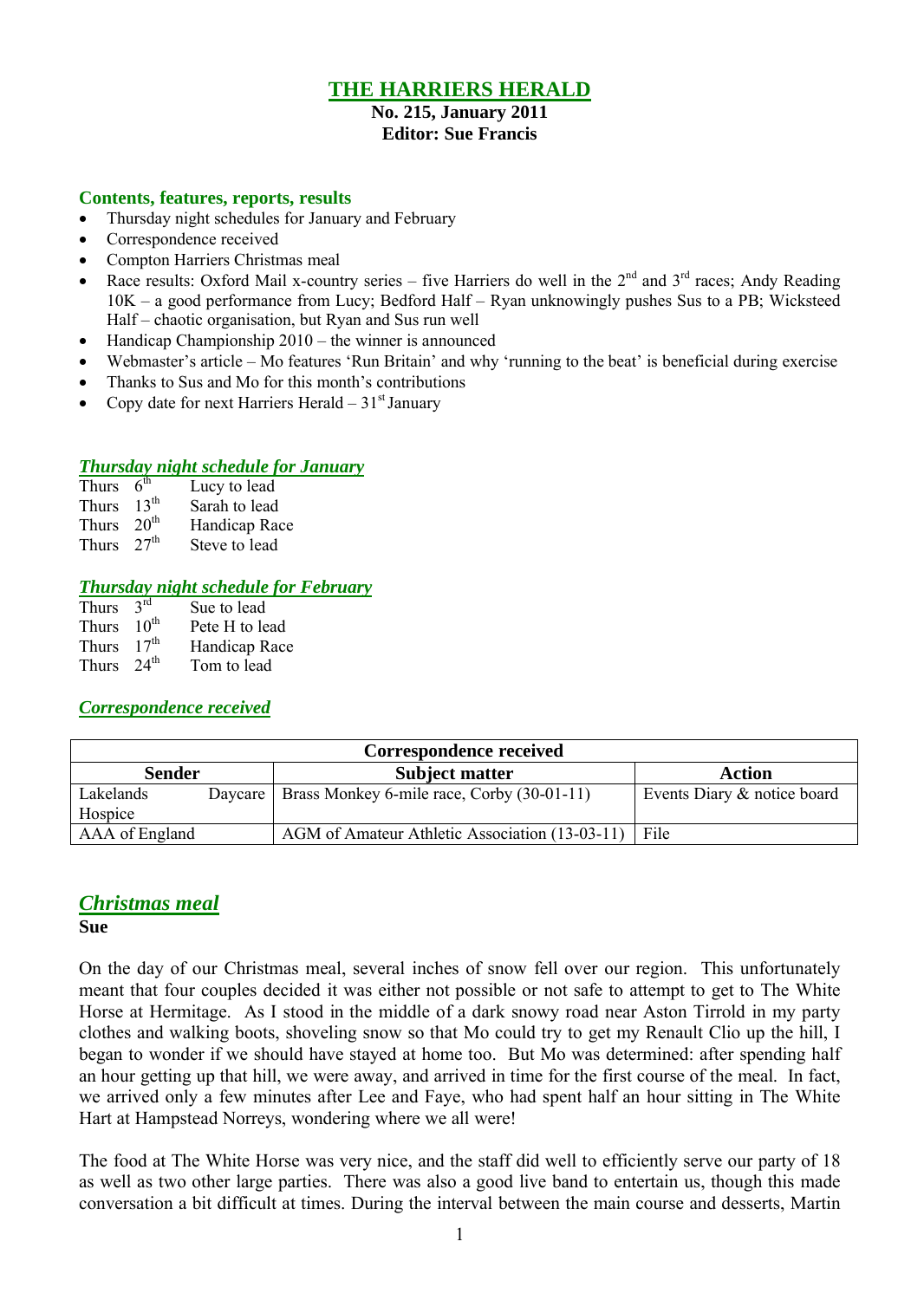and Lucy presented their 'Guess-the-weight-of-the-jar-of-Rowstock-honey' competition. Tom won the honey for his estimate, which was within a few grams of the actual weight. Sue announced the results of the 2010 Handicap Championship. The overall winner, Mo, was presented with the Annual Handicap Trophy and also with an engraved medal – many thanks to Nick for the engraving and for providing the medal. Worthy runner-up Terry received a box of Jelly Babies. (For full Handicap Championship results, see later in this issue).

Dick had produced a clever photo quiz to test our observation skills. We had to put in order pictures of 'landmarks' taken round our Village Lap handicap route. This certainly kept us occupied, trying to recognize house doors, road signs, gateways and trees. Needless to say, there were no high scores, but the winner was Steve – I'm not sure if he has become highly observant with his new headlight, or whether he just had some lucky guesses!

The evening was a perfect way to celebrate another successful year for the Club.

# *Race reports and results*

#### *Oxford Mail x-country series* **Sue**

# *Race 2, Culham, 5 th December*

Lucy, Sarah and I took part in the Culham race as part of the Team Kennet team on a sunny but bitter morning. The 7K route included a flat flood plain alongside the Thames then a zigzag up and down two steep banks, on each of the two laps. Around the floodplain, the ground was frozen with a thin layer of slippery surface mud. But this was easy going compared with the 200m of sticky, squidgy, slippery mud which we encountered at the end of each lap. This was particularly hard for Sarah, who was running in road shoes! The race was won by Newbury's Susie Bush (27:02). In a field of 131 runners, I was  $12^{th}$  (31:55), Lucy  $15^{th}$  (32:43) and Sarah  $56^{th}$  (37:01). Along with Team Kennet's Jenny Eaton  $(20<sup>th</sup>)$  we finished as  $4<sup>th</sup>$  team.

The 9.5K men's race saw Steve Naylor (Woodstock) cross the line first in 31:50. Members of the Team Kennet men's team included Nick Jones  $(18<sup>th</sup>)$ , Tom Munt  $(46<sup>th</sup>)$ , Nick Bull  $(101<sup>st</sup>)$  and Colin Price  $(183<sup>rd</sup>)$ . The team finished  $7<sup>th</sup>$ .

# *Race 3, Horspath, 2 nd January*

Four Harriers started the New Year racing in Team Kennet colours at Horspath, on the outskirts of Oxford. The races started on a playing field, before heading out around farm fields to the bottom of a long steep hill, which wound up between the trees to Shotover plain. From here, there was a nice downhill section, before a long flat muddy woodland path. The 5.6K ladies race then skirted back round the playing field to the finish. The men however, emerged from the woods only to have to go up the hill for a second time before following the route to the finish (9.2K).

The ladies race was won by Newbury's Sophie Crumly (22:44) and there were 108 finishers. I and Lucy both ran well to finish  $12<sup>th</sup>$  (25:35) and  $17<sup>th</sup>$  (27:01) respectively. Along with Team Kennet's Helen (18<sup>th</sup>), Jenny (30<sup>th</sup>) and Mary (68<sup>th</sup>) we finished as 5<sup>th</sup> team.

In the race series, Lucy is currently ranked  $2<sup>nd</sup>$  in the FV45 category, and I am ranked equal  $4<sup>th</sup>$  in the FV35 category.

The men's race was once again won easily by Woodstock's Steve Naylor (30:05), who has an unusual but obviously extremely efficient style. There were 247 finishers. Martin and Dick finished 125<sup>th</sup>  $(40:43)$  and  $164<sup>th</sup>$  (42:55) respectively. Other friends of Compton Harriers in the TK men's team were Nick Jones (24<sup>th</sup>), Tom Munt (51<sup>st</sup>) and Colin Price (207<sup>th</sup>). The team finished  $8^{th}$ .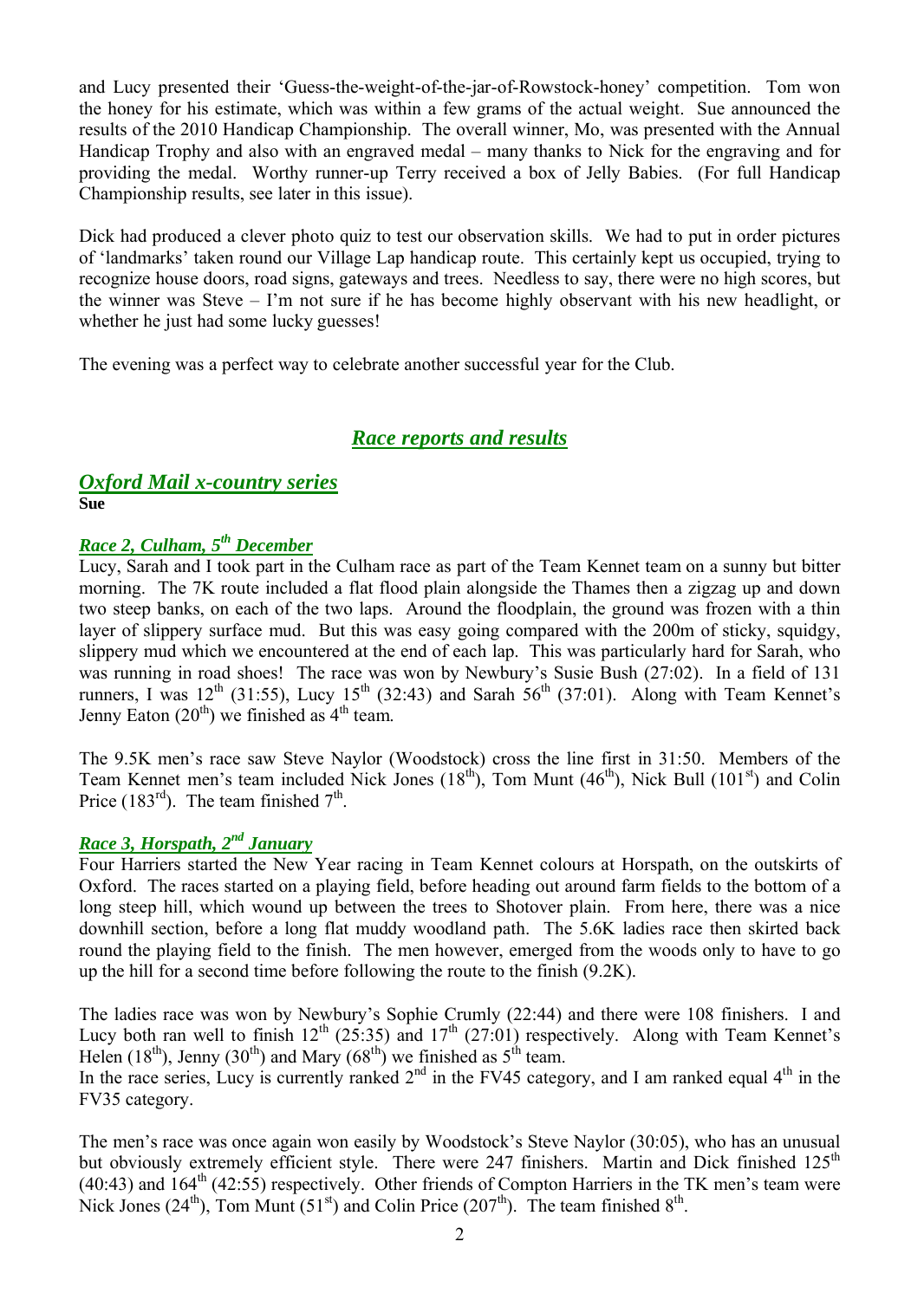# *Andy Reading 10K, 12th December*

Lucy was  $2<sup>nd</sup>$  FV45 in a time of 42:42.

# *Bedford Half Marathon 12th December* **Sus**

Four fat-dripping sugar ring doughnuts the day before was probably not the best race preparation. But, since Phil, Ryan and I had not done this race before, there was no pressure trying to beat last year's time so a relaxed attitude seemed to be the overall approach from the little Compton team.

I ran with Ryan the first mile or two but then he gradually pulled away, especially every time we reached a climb or hill, but I still managed to catch up with him and had him in my sights – from about 7 miles in I watched him and saw every move he made and every step he took. I thought to myself 'if I can just keep up with him I will be all right'. As we got near the finish he had a stitch which meant I was hot on his heels when we crossed the line. Apparently Ryan had no idea that I was stalking him so, when I called him, he was so surprised and happy to see me that it was worth every effort. We all did very well, so upon finishing we agreed that perhaps the secret to success is a relaxed attitude and to take it as it comes, it definitely seems to work for us on the day.

Though a long journey to the race itself, app. 2 hours before you stand at the start line, including taking a bus from the car park to the HQ, I still think it is worth it as I would go so far as to say it is the most organized race I have been to - so definitely one to do next year – regardless of which frame of mind you choose to have at the start line.

| $1st$ Man              | Matthew James, Bedford & County AC    | 1:08:06        |
|------------------------|---------------------------------------|----------------|
| $1st$ Lady             | Lucy MacAlister, Thames Hare & Hounds | 1:17:29        |
|                        | Ryan                                  | 1:26:38        |
|                        | <b>Sus</b>                            | $1:26:46$ - PB |
|                        | Phil                                  | 1:40:28        |
| 1461 finished the race |                                       |                |

# *Wicksteed Half Marathon, 1 st January (organised by Ultramarathon)* **Sus**

No mile markers, no organisation, no start line, no finish line, no drinks afterwards, no signs telling us where the start was, no warning signs on the road about runners. And when we got to the start area the toilets were shut, so we were asked to pee in a Coke bottle if needed and take it back home with us! I thought the marshals did a very good job however but, to be honest, Ryan and I could not really take it too seriously as we both felt heavy and I had only had a few hours sleep but, for an entry of É20 each (plus an unexpected £2 for parking), I felt it was a bit of a rip-off but at least we felt good about ourselves afterwards. The route was measured by various runners to be 12.7 miles.

| $1st$ Man             | Daniel Carr | 1:12:59 |  |  |  |
|-----------------------|-------------|---------|--|--|--|
| $5^{th}$ Man          | Ryan        | 1:24:01 |  |  |  |
| $1st$ Lady            | <b>Sus</b>  | 1:27:44 |  |  |  |
| 106 finished the race |             |         |  |  |  |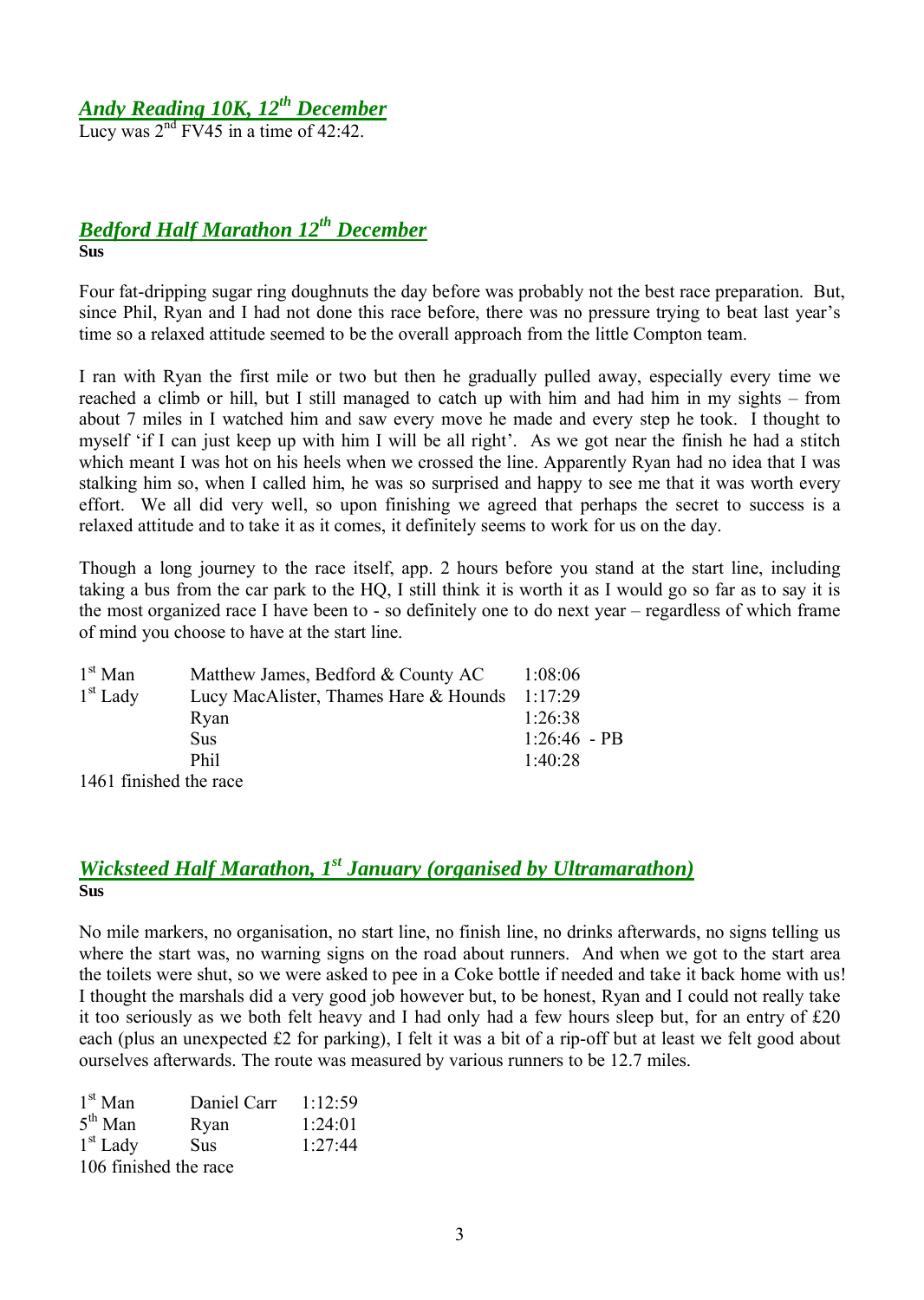## *Compton Harriers Handicap Championship 2010* **Sue**

Thanks to everyone who took part in the 2010 Handicap race series - 22 runners competed in at least one of the nine races; Sue was the only person to compete in all, while Mo and Dick each only missed one race. Races 4 and 5 each saw the grand total of 12 runners taking part. Grateful thanks to Jan who was once again there to time-keep for all but one of the races, whatever the weather. Two races were won by Mo, two by Philomena, while Sue, Alison, Ryan, Lucy and Steve G each won one race. After the final race of the series, the top five (or fewer for people who ran fewer than five races) scores for each person were added to determine their Championship total. With a maximum of 7 points for each race, the highest possible total score would be 35, so Mo did very well to score 31 points and win the 2010 championship. Terry, just two points behind Mo, was the worthy runner-up. Also scoring highly, and always in contention for the top places, were Sue, Steve G, Philomena and Dick.

For the 2011 Handicap Championship, I propose the same race format (five on-road winter races, and four offroad summer races, with best five scores to count), but with a change to the scoring for each race. After consultation with the 2010 champion, we decided the following: To give an extra incentive for winning each race, the winner will get two more points than the runner-up (F1 Grand Prix style!); also, as we now regularly have about ten runners in the race, the scoring will start at 12 points for a win (i.e. 12, 10, 9, 8, 7, 6, 5, 4, 3, 2, and 1 point for all subsequent finishers). In this way, there is an incentive to fight for every place and be rewarded for each person you beat (and we avoid the situation we had in races 4 and 5 where the  $7<sup>th</sup>$  finisher only got the same score as the  $12<sup>th</sup>$  finisher).

| Pos.                    | <b>Name</b> | <b>Race points</b>       |                          |                          |                          |                          |                              |                          |                              |                          |                  |
|-------------------------|-------------|--------------------------|--------------------------|--------------------------|--------------------------|--------------------------|------------------------------|--------------------------|------------------------------|--------------------------|------------------|
|                         |             | Race                     | Race                     | Race                     | Race                     | Race                     | Race                         | Race                     | Race                         | Race                     | <b>Total</b>     |
|                         |             | 1                        | $\overline{2}$           | 3                        | 4                        | 5                        | 6                            | 7                        | 8                            | 9                        | (best 5)         |
| $\mathbf{1}$            | Mo          | 6                        | $\overline{7}$           | 6                        | $\overline{7}$           | $\mathbf{1}$             | $\overline{2}$               | 5                        | $\overline{\phantom{a}}$     | 1                        | 31               |
| $\overline{2}$          | Terry       | $\overline{\phantom{0}}$ | 3                        | 5                        | 6                        | 3                        | 6                            | 6                        | $\overline{\phantom{a}}$     | 6                        | 29               |
| $\mathbf{3}$            | Sue         | 5                        | $\mathbf{1}$             | $\overline{\mathbf{3}}$  | $\mathbf{1}$             | 7                        | 4                            | 3                        | 6                            | $\overline{2}$           | 25               |
| $\overline{\mathbf{4}}$ | Steve G     | $\overline{\phantom{0}}$ | $\mathbf{1}$             | $\blacksquare$           | 3                        | 6                        | 5                            | $\mathbf{1}$             | $\overline{\phantom{0}}$     | 7                        | 22               |
| $5=$                    | Dick        | 3                        | 1                        | ٠                        | $\mathbf{1}$             | 5                        | 3                            | $\overline{\mathbf{4}}$  | $\overline{\mathbf{4}}$      | 5                        | 21               |
| $5=$                    | Meena       | $\overline{\phantom{0}}$ | $\overline{\phantom{a}}$ | $\boldsymbol{2}$         | $\mathbf{1}$             | $\overline{\mathbf{4}}$  | $\overline{7}$               | 7                        | $\overline{\phantom{a}}$     | $\overline{\phantom{a}}$ | 21               |
| $7=$                    | Pete O      | $\overline{\mathbf{4}}$  | $\mathbf{1}$             | $\blacksquare$           | 5                        | $\overline{\mathbf{3}}$  | $\blacksquare$               | $\overline{2}$           | $\overline{\phantom{0}}$     | 1                        | 15               |
| $7=$                    | Lucy        | 7                        | ٠                        | ۰                        | $\overline{2}$           | $\overline{\phantom{0}}$ | $\mathbf{1}$                 | $\mathbf{1}$             | $\overline{\phantom{0}}$     | $\overline{\mathbf{4}}$  | 15               |
| 9                       | Alison      | $\overline{\phantom{0}}$ | 6                        | 7                        | $\mathbf{1}$             | $\overline{\phantom{0}}$ | $\qquad \qquad -$            | $\blacksquare$           | $\overline{\phantom{0}}$     | $\overline{\phantom{a}}$ | 14               |
| $10=$                   | Richard     | $\overline{\phantom{0}}$ | $\blacksquare$           | $\overline{\phantom{a}}$ | $\overline{\phantom{0}}$ | $\mathbf{1}$             | $\overline{\phantom{a}}$     | $\mathbf{1}$             | 5                            | 3                        | 10               |
| $10=$                   | Pete H      | $\overline{\phantom{0}}$ | 5                        | ٠.                       | $\overline{\mathbf{4}}$  | $\overline{\phantom{0}}$ | $\qquad \qquad -$            | $\overline{\phantom{a}}$ | $\qquad \qquad \blacksquare$ | $\mathbf{1}$             | 10               |
| 12                      | Gillian     | $\overline{\phantom{0}}$ | $\overline{\mathbf{4}}$  | ٠                        | $\mathbf{1}$             | $\overline{\phantom{0}}$ | $\overline{\phantom{a}}$     | $\overline{\phantom{a}}$ | 3                            | $\mathbf{1}$             | 9                |
| 13                      | Ryan        | $\overline{\phantom{0}}$ | $\overline{\phantom{a}}$ | $\overline{\phantom{a}}$ | $\overline{\phantom{0}}$ | $\overline{\phantom{0}}$ | $\overline{\phantom{a}}$     | $\overline{\phantom{a}}$ | 7                            | $\overline{\phantom{a}}$ | 7                |
| $14=$                   | Peter L     | $\overline{\phantom{0}}$ | $\overline{\phantom{a}}$ | 5                        | -                        | $\overline{\phantom{0}}$ | $\overline{\phantom{a}}$     | $\overline{\phantom{a}}$ | $\overline{\phantom{a}}$     | $\overline{\phantom{a}}$ | 5                |
| $14=$                   | Martin      | $\overline{\phantom{0}}$ | $\overline{2}$           | ٠                        | $\overline{\phantom{0}}$ | $\mathbf{1}$             | 1                            | $\mathbf{1}$             | $\overline{\phantom{a}}$     | $\overline{\phantom{a}}$ | 5                |
| $16=$                   | Francis     | $\overline{2}$           | $\blacksquare$           | $\overline{\phantom{a}}$ | $\overline{\phantom{0}}$ | $\overline{\phantom{a}}$ | $\overline{\phantom{a}}$     | $\overline{\phantom{a}}$ | $\overline{\phantom{a}}$     | $\overline{\phantom{a}}$ | $\overline{2}$   |
| $16=$                   | Colin P     | $\overline{\phantom{0}}$ | $\overline{\phantom{a}}$ | $\overline{\phantom{a}}$ | $\overline{\phantom{0}}$ | $\overline{\phantom{0}}$ | $\overline{\phantom{a}}$     | $\overline{\phantom{a}}$ | $\overline{2}$               | $\overline{\phantom{a}}$ | $\boldsymbol{2}$ |
| $18=$                   | Sarah       | $\overline{\phantom{0}}$ | $\overline{\phantom{a}}$ | $\mathbf{1}$             | $\overline{\phantom{0}}$ | $\overline{\phantom{0}}$ | $\qquad \qquad \blacksquare$ | $\overline{\phantom{a}}$ | $\overline{\phantom{0}}$     | $\overline{\phantom{a}}$ | $\mathbf{1}$     |
| $18=$                   | Bethan      | $\overline{\phantom{0}}$ | $\overline{\phantom{0}}$ | $\overline{\phantom{a}}$ | $\mathbf{1}$             | $\overline{\phantom{0}}$ | -                            | $\overline{\phantom{a}}$ | $\overline{\phantom{a}}$     | $\overline{\phantom{a}}$ | 1                |
| $18=$                   | Steve S     | $\overline{\phantom{0}}$ | $\overline{\phantom{a}}$ | $\overline{\phantom{a}}$ | $\overline{\phantom{0}}$ | $\mathbf{1}$             | $\overline{\phantom{a}}$     | $\overline{\phantom{a}}$ | $\overline{\phantom{a}}$     | ۰                        |                  |
| $18=$                   | Kirsty      | $\overline{\phantom{0}}$ | $\overline{\phantom{a}}$ | $\overline{\phantom{a}}$ | -                        | $\mathbf{1}$             | $\overline{\phantom{a}}$     | $\overline{\phantom{a}}$ | $\overline{\phantom{a}}$     | $\overline{\phantom{a}}$ |                  |
| $18=$                   | Dan         | $\overline{\phantom{0}}$ | $\overline{\phantom{0}}$ | $\qquad \qquad -$        | $\overline{\phantom{0}}$ | $\mathbf{1}$             | $\qquad \qquad -$            | $\qquad \qquad -$        | $\overline{\phantom{0}}$     | -                        | $\mathbf{1}$     |

The first race for 2011 is scheduled for Thursday  $20<sup>th</sup>$  (Village Lap route).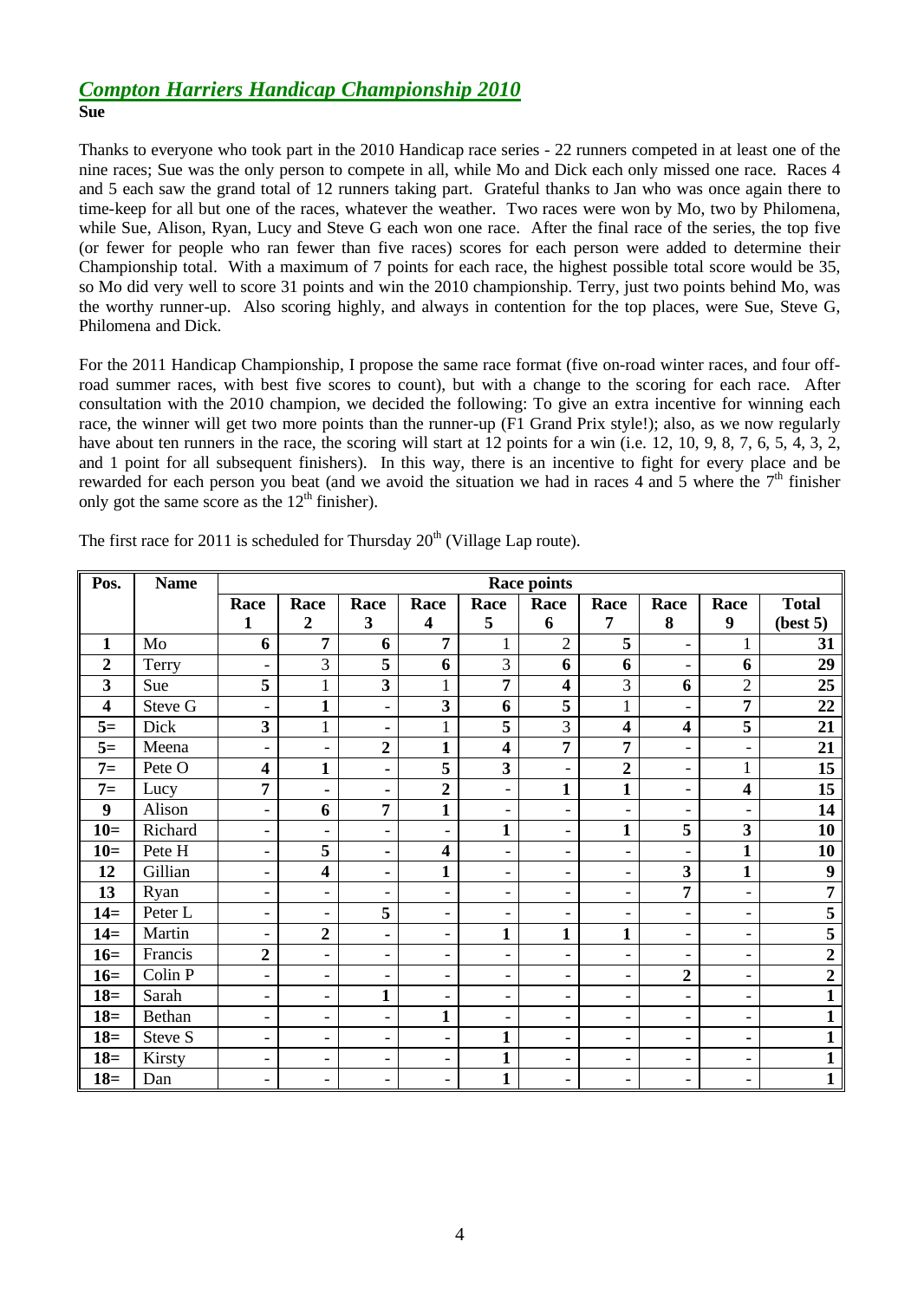# *Website update… http://www.comptonharriers.org.uk* **Mo**

Updates since December's report:

- January 2011 Harriers Herald
- Downloads for  $15<sup>th</sup>$  Downland Challenge revised route and entry forms
- $\triangleright$  Links to online entry for 20 & 40 mile events at Runners World

#### *Links of interest this month:*

http://www.runbritain.com Further to my report in October 2010, this site has taken off in a big way. so I thought it worthy of an update. If you wish to claim your own personal handicap score, you can register with Runbritain. Once registered, you just need to log in to be taken to your bespoke personal running blog profile page featuring:

\* current rankings at each distance

- \* personal progress graph
- \* direct comparisons with other runners with a 'head-to-head' function
- \* handicap score updated automatically after each run
- \* target times to bring score down to the next level
- \* training schedules to help you achieve your targets

The scoring system, which has been developed in conjunction with the team behind the McCain Power of 10 website, rewards regular racing and factors in a degree of difficulty for slower courses. The score is derived from your results at 5K, 5miles, 10K, 10miles, Half Marathon and Marathon during 2010 and thereafter on a rolling 12 month basis although you only need to have done one race in 2010 to claim a handicap. By the way, if you have already registered with Power-of-10, you can use the same login.

If you happen to be looking for events around the world, then the following link is a good place to start http://www.runningcalendar.eu … I didn't mind recommending this link as the owners of the database sent a message to advise that our Downland Challenge is included. I will also add a link on the website to this calendar.

## *This Month's Article: Run to the Beat?*

According to a new study by Brunel University in London, listening to the right music when you exercise can lower your perception of exhaustion, heighten cardiovascular benefits, extend the length of time you can work out and put you in a better mood, thus helping you fight through the fatigue barrier. When exercising, the brain looks for motivation in the surrounding environment. The study found that music of 120-150 beats per minute is the perfect tempo and it makes your workout 19 percent more effective. The study also concluded that, because "maintaining synchronous movement during the onset of fatigue requires more attention", our bodies focus less on how tired we are and, because motivational music enhances our mood, we interpret our fatigue more positively, which in turn improves our workout.

Apparently, the top five motivational tracks are:

- 1. "Mercy", Duffy
- 2. "Just Dance", Lady GaGa
- 3. "Jump", Girls Aloud
- 4. ''Valerie'', Mark Ronson with Amy Winehouse
- 5. "Dance Wiv Me", Dizzee Rascal with Calvin Harris

That's it then … I'll have to get Sue to buy me an MP3 player for my next birthday!